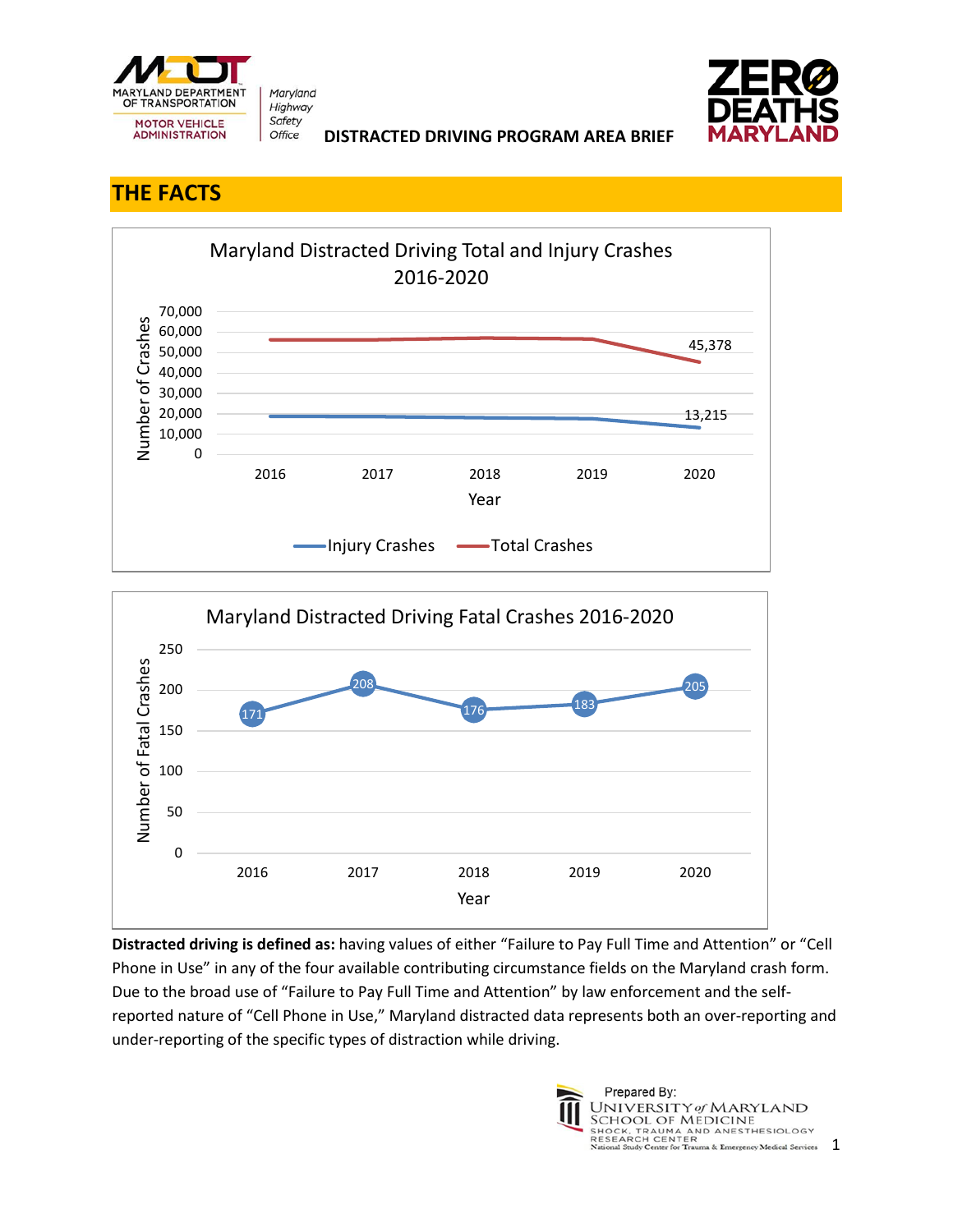

Maryland Highway Safety Office

## **DISTRACTED DRIVING PROGRAM AREA BRIEF**



- **Motor vehicle crashes are a huge threat to public health**. Motor vehicle crashes continue to be a leading cause of death in the United States<sup>[1](#page-1-0)</sup>. In 2019, approximately 6.8 million crashes were reported; approximately [2](#page-1-1)9 percent resulted in an injury or fatality<sup>2</sup>.
- **The number of distracted driving crashes occurring in Maryland[3](#page-1-2) each year remains high**. On average, a total of over 54,000 distracted driving crashes have occurred each year from 2016 to 2020. There was a steady increase in distracted driving crashes from 2015 through 2018 with a slight decrease of only 0.1 percent in 2019 before a much larger drop of 20 percent in 2020. Still, distracted driving contributes to 48 percent of all crashes in Maryland.
- **Injuries and fatalities are high in distracted driving crashes**. Approximately 32 percent of distracted driving crashes resulted in injury or death from 2016 to 2020. On average, more than 25,000 people were injured or killed per year because of distracted driving. In 2020, fatalities due to distracted driving increased by 10 percent over the previous year.
- **Weekends and afternoons to early evening hours have the highest number of crashes.** Distracted driving crashes were spread consistently throughout the months and the days of the week. However, Fridays showed a slight increase in the number of crashes that occurred, and Sundays experienced the lowest number of distracted driving crashes. On average, the highest number of fatalities due to distracted driving occurred on Saturdays. Approximately 52 percent of distracted driving crashes occurred between 11 a.m. and 7 p.m.
- **Drivers of many ages are involved in distracted driving crashes.** Over 70 percent of the drivers involved in distracted driving crashes were between the ages of 21 and 64. Drivers between ages 21 and 39 accounted for about 38 percent of fatalities. Slightly more drivers involved in a distracted driving-related crash were male (52 percent).

<span id="page-1-2"></span><sup>&</sup>lt;sup>3</sup> In 2020, the world experienced the COVID-19 pandemic which contributed to significant changes in roadway travel and driver behavior. Reduced vehicle miles traveled and open roadways resulted in an increase in speed and other risky driving behaviors. Consequently, 573 people died in traffic-related crashes on Maryland's roads, representing an increase of more than seven percent from the previous year's total of 535, with pedestrian and bicycle fatalities comprising over one-quarter of the State's roadway deaths. While overall fatalities increased in 2020, the reduced travel contributed to marked decreases for injury and overall crashes at the statewide and jurisdictional level. Therefore, this anomalous year must be considered when drawing conclusions based on the use of 2020 crash data to evaluate highway safety programs and trends.



<span id="page-1-0"></span><sup>1</sup> CDC National Vital Statistics Reports – 10 Leading Causes of Death, United States, 2018

<span id="page-1-1"></span><sup>&</sup>lt;sup>2</sup> Motor Vehicle Crash Data Querying and Reporting All Motor Vehicle Crashes Years: 2015-2019. Report Generated: Thursday, January 20,2022 (10:39:20 AM).